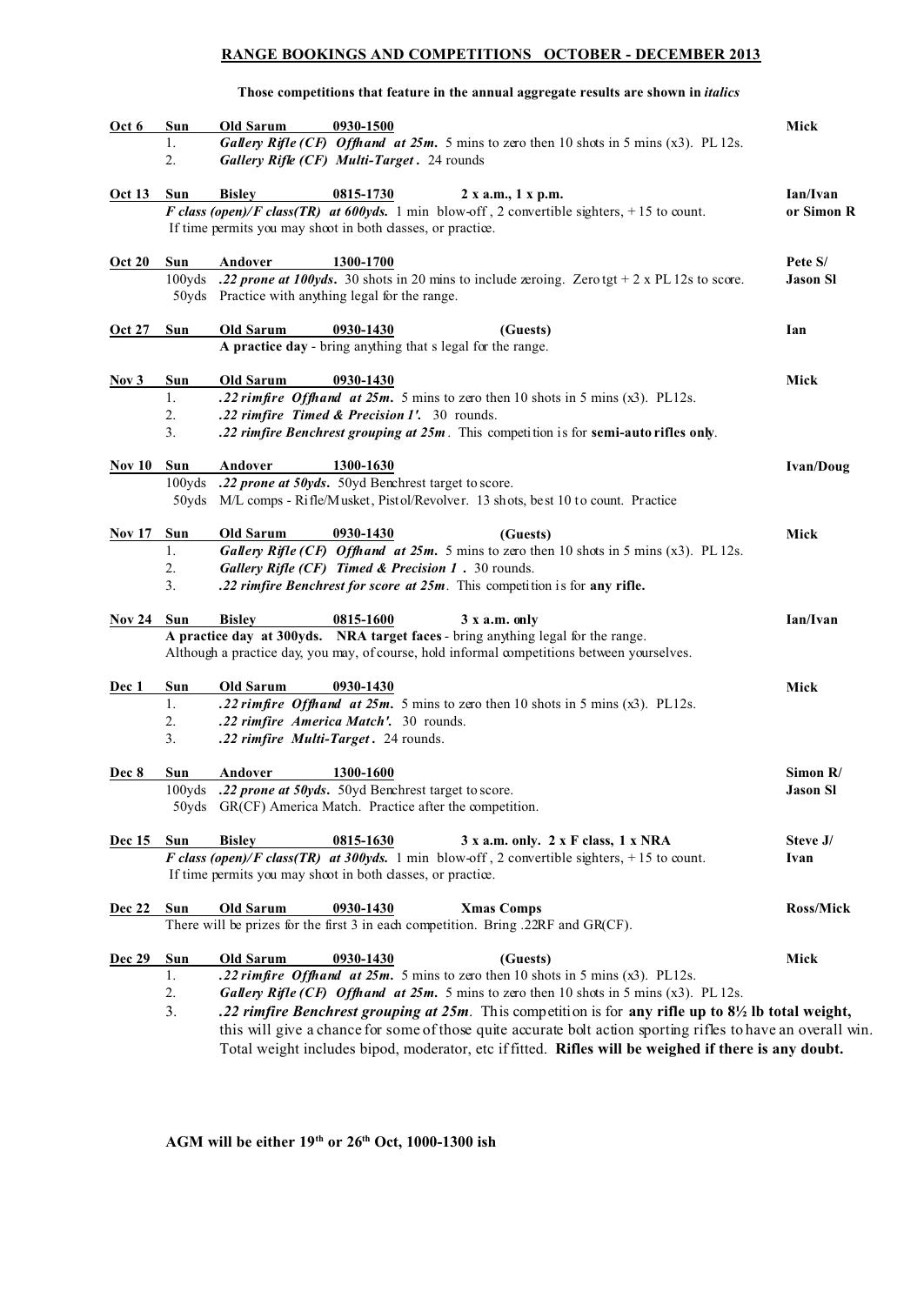| <b>.22 PRONE</b><br><b>ANDOVER</b><br>100YDS | 30 JUN 2013 |
|----------------------------------------------|-------------|
|----------------------------------------------|-------------|

| Name              | Rifle         | Ammo         | Top   | <b>Bottom</b> | Total  | Posn           |
|-------------------|---------------|--------------|-------|---------------|--------|----------------|
| Pete Smith        | Anschutz 54   | RWS Match 50 | 150.9 | 150.5         | 300.14 |                |
| Julian Mackie     | Anschutz 54   | RWS Match 50 | 145.5 | 150.8         | 295.13 | 2              |
| Jason Slater      | CZ 452        | Eley Team    | 147.5 | 147.5         | 294.10 | 3              |
| James Bowhill     | Anschutz 54   | Geco         | 147.4 | 144.3         | 291.7  | $\overline{4}$ |
| Ivan Casey        | Anschutz 54   |              | 149.6 | 140.5         | 289.11 | 5              |
| Courtneay West on |               |              | 130.0 | 131.0         | 261.0  | 6              |
| Hal Bohne         | Ruger $10/22$ | <b>CCI</b>   | 137.1 | 113.0         | 250.1  | 7              |

### **JIM FRENCH COMP 25M OLD SARUM 7 JUL 2013 (All comps start with empty rifle/magazine)**

| Name                                 | Score | Posn                     |  |  |  |  |  |
|--------------------------------------|-------|--------------------------|--|--|--|--|--|
| Air (30 shots in 5 mins)             |       |                          |  |  |  |  |  |
| Ian Smedley                          | 262   | 1                        |  |  |  |  |  |
| Simon East                           | 261   | $\overline{c}$           |  |  |  |  |  |
| Noel Smith                           | 260   | $\overline{\mathbf{3}}$  |  |  |  |  |  |
| <b>Steve Mercer</b>                  | 256   | $\overline{\mathcal{L}}$ |  |  |  |  |  |
| Mick East                            | 242   | 5                        |  |  |  |  |  |
| Chris Dauwalder                      | 231   | 6                        |  |  |  |  |  |
| Darren Christian                     | 211   | 7                        |  |  |  |  |  |
| Ivan Casey                           | 204   | 8                        |  |  |  |  |  |
| Richard Clapp                        | 137   | 9                        |  |  |  |  |  |
| Harold Isaac                         | 80    | 10                       |  |  |  |  |  |
| .22 $\text{lr}$ (30 shots in 3 mins) |       |                          |  |  |  |  |  |
| Mick East                            | 269   | 1                        |  |  |  |  |  |
| Ian Smedley                          | 266   | 2                        |  |  |  |  |  |
| Chris Dauwalder                      | 264   | 3                        |  |  |  |  |  |
| Noel Smith                           | 254   | 4                        |  |  |  |  |  |
| Simon East                           | 247   | 5                        |  |  |  |  |  |
| Sam Ansell                           | 243   | 6                        |  |  |  |  |  |
| Darren Christian                     | 230   | 7                        |  |  |  |  |  |
| Richard Clapp                        | 229   | 8                        |  |  |  |  |  |
| Ivan Casey                           | 205   | 9                        |  |  |  |  |  |
| Harold Isaac                         | 204   | 10                       |  |  |  |  |  |

### **Gallery Rifle (CF) (30 shots in 3 mins)**

Tony Butler 161 11

Harold Isaac 204

| 272 |    |
|-----|----|
| 270 | 2  |
| 251 | 3  |
| 203 | 4  |
| 190 | 5  |
| 157 | 6  |
| 137 | 7  |
| 129 | 8  |
| 127 | 9  |
| 92  | 10 |
| 88  | 11 |
| 83  | 12 |
|     |    |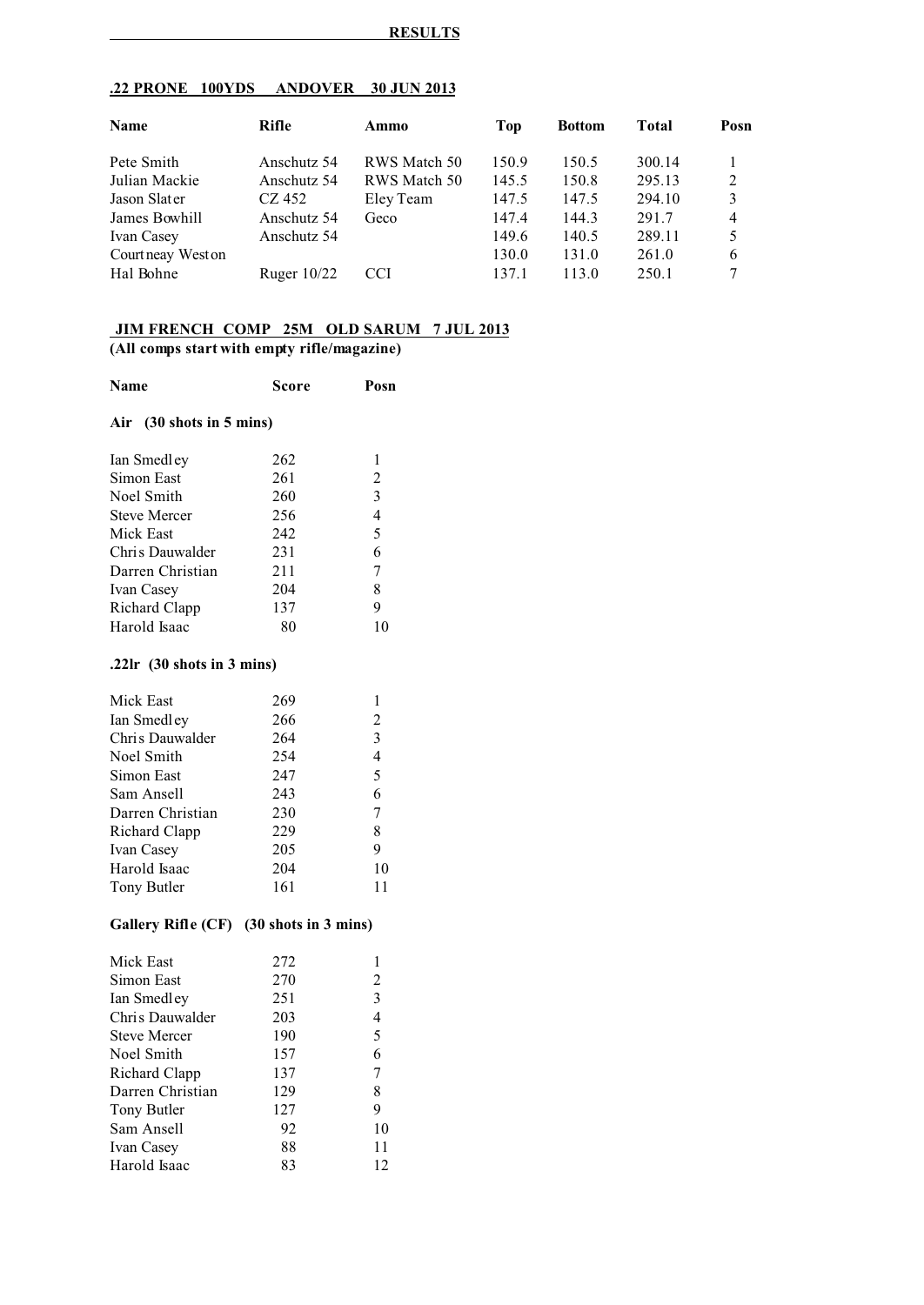| Aggregate           | Air | .22 | <b>GRCF</b> | <b>Total</b> | Posn           |
|---------------------|-----|-----|-------------|--------------|----------------|
| Mick East           | 242 | 269 | 272         | 783          |                |
| Ian Smedley         | 262 | 266 | 251         | 779          | $\overline{2}$ |
| Simon East          | 261 | 247 | 270         | 778          | 3              |
| Chris Dauwalder     | 231 | 264 | 203         | 698          | 4              |
| Noel Smith          | 260 | 254 | 157         | 671          | 5              |
| Darren Christian    | 211 | 230 | 129         | 570          | 6              |
| Richard Clapp       | 137 | 229 | 137         | 503          | 7              |
| Ivan Casey          | 204 | 205 | 88          | 497          | 8              |
| <b>Steve Mercer</b> | 256 |     | 190         | 446          | 9              |
| Harold Isaac        | 80  | 204 | 83          | 367          | 10             |
| Sam Ansell          |     | 243 | 92          | 335          | 11             |
| Tony Butler         |     | 161 | 127         | 288          | 12             |

Note: As the top three scores were so close, the targets were given to an independent person for scoring (NOT my wife!).

# **.22 RIMFIRE OFFHAND 25M OLD SARUM 21 JUL 2013**

| Name                | <b>Top</b> | <b>Bottom</b> | Total | Posn      |
|---------------------|------------|---------------|-------|-----------|
| Mick East           | 146        | 147           | 293   | 1         |
| Ed Warden           | 141        | 143           | 284   | 2         |
| Ian Smedley         | 141        | 142           | 283   | 3         |
| Simon East          | 144        | 136           | 280   | 4         |
| <b>Steve Mercer</b> | 140        | 136           | 276   | $5=$      |
| Ross Pritchard      | 137        | 139           | 276   | $5=$      |
| Pete Smith          | 135        | 141           | 276   | $5=$      |
| Darren Christian    | 135        | 135           | 270   | 8         |
| Paul Storrer        | 137        | 132           | 269   | 9         |
| Bill Snook          | 129        | 137           | 266   | 10        |
| Gary Jeffries       | 125        | 137           | 262   | 11        |
| Peter Kiy           | 130        | 131           | 261   | 12        |
| Graham Downer       | 127        | 127           | 254   | 13        |
| Harold Isaac        | 120        | 121           | 241   | 14        |
| Tony Butler         | 121        | 116           | 237   | 15        |
| Rob Warburton       | 79(10)     | 115           | 194   | 16        |
| Bill Snook          | 127        | 134           | 261   | $2nd$ att |

### **GALLERY RIFLE (CF) OFFHAND 25M OLD SARUM 21 JUL 2013**

| Name                | Top | <b>Bottom</b> | <b>Total</b> | Posn |
|---------------------|-----|---------------|--------------|------|
| Mick East           | 141 | 144           | 285          | 1    |
| Simon East          | 136 | 143           | 279          | $2=$ |
| Ed Warden           | 144 | 135           | 279          | $2=$ |
| Ian Smedley         | 138 | 135           | 273          | 4    |
| Pete Smith          | 133 | 136           | 269          | 5    |
| Matt Gowman         | 129 | 136           | 265          | $6=$ |
| John Thornton       | 136 | 129           | 265          | $6=$ |
| Ross Pritchard      | 132 | 128           | 260          | 8    |
| Peter Kiy           | 122 | 122           | 244          | 9    |
| Tony Butler         | 117 | 119           | 236          | 10   |
| <b>Bill Snook</b>   | 121 | 110           | 231          | 11   |
| <b>Steve Mercer</b> | 102 | 120           | 222          | 12   |
| Rob Warburton       | 112 | 94            | 206          | 13   |
| Harold Isaac        | 102 | 99            | 201          | 14   |
| Gary Jeffries       | 96  | 98            | 194          | 15   |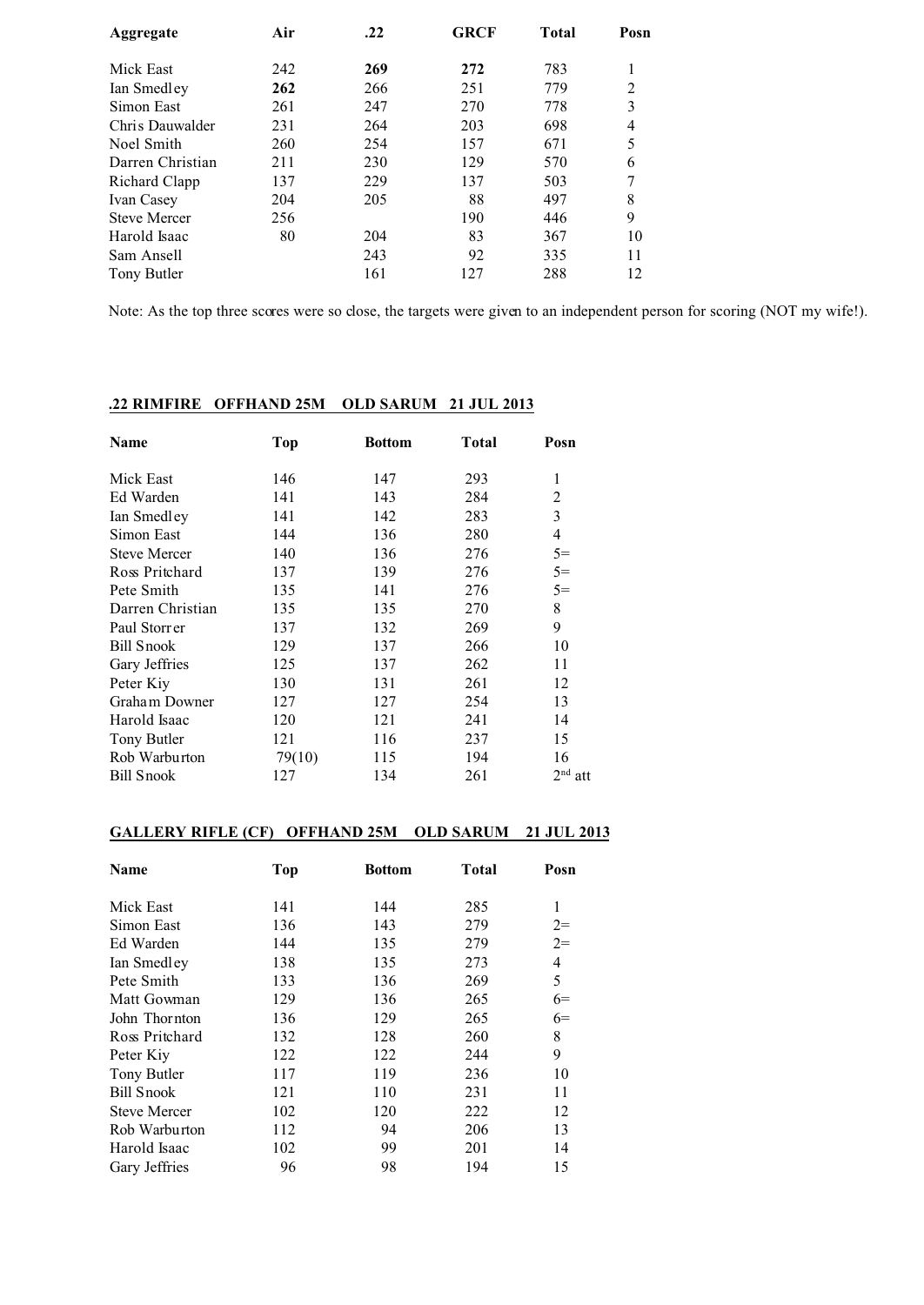## **GALLERY RIFLE (CF) TIMED & PRECISION 1' OLD SARUM 21 JUL 2013**

| <b>Name</b>    | P1     | <b>P2</b> | <b>P3</b> | Total   | Posn      |
|----------------|--------|-----------|-----------|---------|-----------|
| Mick East      | 120(7) | 120(9)    | 60(5)     | 300(21) |           |
| Simon East     | 120(4) | 119(7)    | 60(4)     | 299(15) | 2         |
| Ed Warden      | 115(3) | 120(5)    | 50(4)     | 285(12) | 3         |
| Harold Isaac   | 106(2) | 115(2)    | 59(3)     | 280(7)  | 4         |
| John Thornton  | 116(4) | 96(4)     | 60(2)     | 272(10) | 5         |
| Julian Mackie  | 106(0) | 106(1)    | 59(2)     | 271(3)  | 6         |
| Lewis Hackford | 90(0)  | 105(0)    | 55(0)     | 250(0)  | 7         |
| Julian Mackie  | 70(0)  | 111(2)    | 59(3)     | 240(5)  | $2nd$ att |

## **F CLASS 300YDS CENTURY 4 AUG 2013**

| <b>Name</b>         | <b>Class</b> | <b>Rifle Make/Mod</b> | Calibre | <b>Bullet wt</b> | <b>Score</b> | Posn             | <b>Pts</b>     |
|---------------------|--------------|-----------------------|---------|------------------|--------------|------------------|----------------|
| Ross Pritchard      | F/O          | Barnard               | 6.5x47  | 140              | 73.12        | 1                | 10             |
| Mick East           | F/TR         | Tikka M55 Sp          | .223    | 80               | 69.5         | $\sqrt{2}$       | 9              |
| Richard Sharman     | F/O          | <b>RPA</b>            | 6.5x284 | 136              | 68.2         | 3                | $8\,$          |
| Ian Smedley         | F/TR         | Barnard               | .308    | 200              | 65.4         | $\overline{4}$   | 7              |
| Pete Smith          | F/TR         | SGC AR15              | .223    | 69               | 65.2         | 5                | 6              |
| Peter Kiy           | F/O          | Ruger                 | .243    | 90               | 55.3         | 6                | 5              |
| Tom Combes          | F/O          | Ste yr                | .308    | 155              | 55.1         | 7                | $\overline{4}$ |
| <b>Bruce Ellis</b>  | $F/O$ ?      | M14                   | 7.62    | 167              | 51.0         | 8                | $\mathfrak{Z}$ |
| Rob Warburton       | F/TR         | Mauser                | 7.62    | 149              | 49.0         | 9                | $\overline{2}$ |
| <b>Tom Combes</b>   | F/TR         | Savage                | .223    | 55               | 48.2         | 10               |                |
| <b>Steve Mercer</b> | F/TR         | Browning X bolt       | .223    | 55               | 45.0         | 11               | 1              |
| Tony Butler         | F/TR         | Tikka                 | .223    | 55               | 42.0         | $12 =$           | $\mathbf{1}$   |
| Gary Jeffries       | F/TR         | Mauser                | 7.62    |                  | 42.0         | $12=$            | 1              |
| Jon Boughton        | F/O          | No <sub>4</sub> T     | .303    | 174              | 27.1         | 14               | 1              |
| Ivan Casey          | F/TR         | Remmy 700             | .223    | 55               | 22.0         | 15               | 1              |
| Rob Warburton       | F/TR         | Remmy 700             | .223    | 55               | 25.0         | $2nd$ att        |                |
| F/TR                |              |                       |         |                  |              |                  |                |
| Mick East           | F/TR         | Tikka M55 Sp          | .223    | 80               | 69.5         | 1                | 10             |
| Ian Smedley         | F/TR         | Barnard               | .308    | 200              | 65.4         | 2                | 9              |
| Pete Smith          | F/TR         | SGC AR15              | .223    | 69               | 65.2         | 3                | $8\,$          |
| Rob Warburton       | F/TR         | Mauser                | 7.62    | 149              | 49.0         | $\overline{4}$   | 7              |
| Tom Combes          | F/TR         | Savage                | .223    | 55               | 48.2         | 5                | 6              |
| <b>Steve Mercer</b> | F/TR         | Browning X bolt       | .223    | 55               | 45.0         | 6                | 5              |
| Tony Butler         | F/TR         | Tikka                 | .223    | 55               | 42.0         | $7 =$            | 3.5            |
| Gary Jeffries       | F/TR         | Mauser                | 7.62    |                  | 42.0         | $7=$             | 3.5            |
| Ivan Casey          | F/TR         | Remmy 700             | .223    | 55               | 22.0         | 9                | $\overline{2}$ |
| Rob Warburton       | F/TR         | Remmy 700             | .223    | 55               | 25.0         | $2^{\rm nd}$ att |                |

#### **.22 RIMFIRE OFFHAND 25M OLD SARUM 11 AUG 2013**

| <b>Name</b>         | <b>Top</b> | <b>Bottom</b> | <b>Total</b> | Posn           |
|---------------------|------------|---------------|--------------|----------------|
| Mick East           | 148        | 147           | 295          | 1              |
| Simon Osborne       | 144        | 147           | 291          | 2              |
| Ed Warden           | 144        | 144           | 288          | 3              |
| Richard Salter      | 141        | 139           | 280          | $\overline{4}$ |
| Chris Blackler      | 139        | 139           | 278          | $5=$           |
| Ross Pritchard      | 138        | 140           | 278          | $5=$           |
| <b>Steve Mercer</b> | 135        | 138           | 273          | 7              |
| Shane Day $(G)$     | 136        | 136           | 272          | 8              |
| Chris Jenks         | 131        | 139           | 270          | 9              |
| Tom Combes          | 133        | 136           | 269          | $10=$          |
| Matt Grant          | 131        | 138           | 269          | $10=$          |
| Harold Isaac        | 125        | 134           | 259          | 12             |
| Graham Downer       | 124        | 132           | 256          | 13             |
| Julian Mackie       | 123        | 132           | 255          | 14             |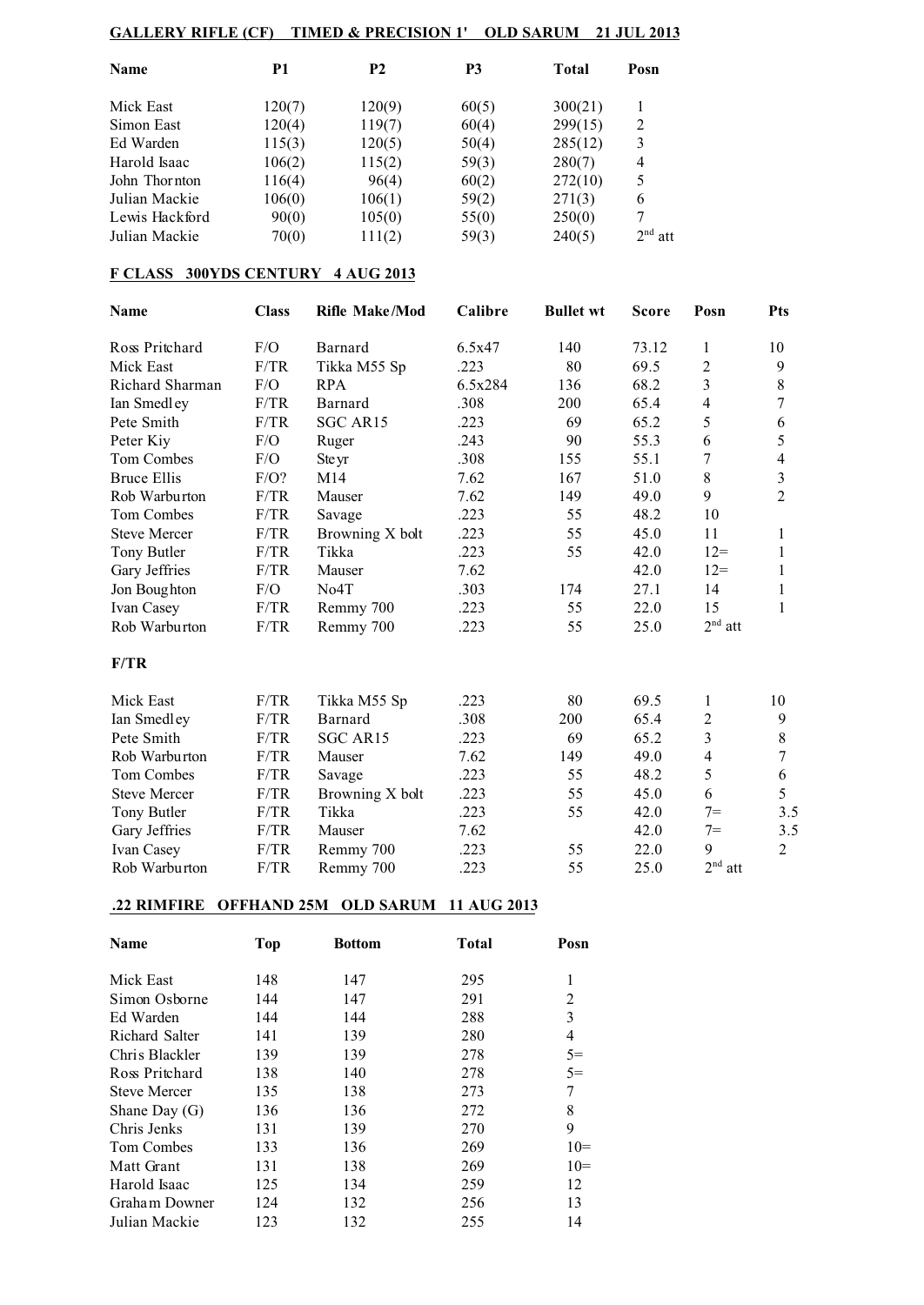| Richard Turner (G) | 128 | 125 | 253 | 15        |
|--------------------|-----|-----|-----|-----------|
| Chris Briggs       | 118 | 125 | 243 | 16        |
| Joani Grant (G)    | 118 | 124 | 242 | 17        |
| Court ney Weston   | 114 | 124 | 238 | 18        |
| Gary Jeffries      | 120 | 116 | 236 | 19        |
| John Thornton      | 127 | 105 | 232 | 20        |
| Mick East          | 147 | 147 | 294 | $2nd$ att |

### **.22 RIMFIRE TIMED & PRECISION 1' OLD SARUM 11 AUG 2013**

| Name               | P <sub>1</sub> | <b>P2</b> | P <sub>3</sub> | <b>Total</b> | Posn |
|--------------------|----------------|-----------|----------------|--------------|------|
| Richard Salter     | 118(6)         | 118(3)    | 60(3)          | 296(12)      | 1    |
| Mick East          | 118(5)         | 118(4)    | 60(2)          | 296(11)      | 2    |
| Ross Pritchard     | 116(4)         | 113(3)    | 59(1)          | 288(8)       | 3    |
| Ed Warden          | 115(6)         | 114(1)    | 59(0)          | 288(7)       | 4    |
| Chris Dauwalder    | 113(2)         | 115(3)    | 57(0)          | 285(5)       | 5    |
| Julian Mackie      | 109(1)         | 114(1)    | 59(2)          | 282(4)       | 6    |
| Gary Jeffries      | 108(0)         | 113(2)    | 59(5)          | 280(7)       | 7    |
| Chris Blackler     | 111(0)         | 113(3)    | 56(0)          | 280(3)       | 8    |
| Tom Combes         | 112(1)         | 111(1)    | 57(0)          | 280(2)       | 9    |
| Ed Cherry $(G)$    | 114(4)         | 109(2)    | 56(1)          | 279(7)       | 10   |
| Richard Turner (G) | 109(3)         | 109(1)    | 59(1)          | 277(5)       | 11   |
| Harold Isaac       | 110(2)         | 109(4)    | 57(2)          | 276(8)       | 12   |
| Graham Downer      | 107(0)         | 108(1)    | 57(2)          | 272(3)       | 13   |
| Jason Vaughan      | 110(1)         | 102(0)    | 47(0)          | 259(1)       | 14   |
| Simon Osborne      | 60(2)          | 115(4)    | 60(5)          | 235(11)      | 15   |
| Chris Jenks        | 56(1)          | 114(3)    | 59(2)          | 229(6)       | 16   |

### **.22 RIMFIRE BENCHREST 25M OLD SARUM 11 AUG 2013**

| <b>Name</b>         | Rifle              | Ammo              | <b>Score</b> | Posn |
|---------------------|--------------------|-------------------|--------------|------|
| Ross Pritchard      | Anschutz 54        | <b>SK</b> Match   | 250.18       |      |
| Mick East           | BSA Int Mk2        | SK Rifle Match    | 249.11       | 2    |
| Julian Mackie       | Anschutz 54        | <b>RWS R50</b>    | 244.7        | 3    |
| Simon Porter        | CZ 452             | Eley Sport        | 242.5        | 4    |
| Ivan Casey          | Anschutz 54        | Geco              | 241.13       | 5    |
| Tony Butler         | Anschutz 54        | Eley Sport        | 239.6        | 6    |
| <b>Butler</b><br>S. | Anschutz 1813      | Eley Sport        | 233.4        | 7    |
| Gary Jeffries       | Anschutz 54        | <b>RWS R50</b>    | 230.3        | 8    |
| Chris Briggs (G)    | Anschutz 54        | Remington Golden  | 226.5        | 9    |
| Chris Blackler      | $\mathrm{Sig}$ 522 | <b>RWS R50</b>    | 212.1        | 10   |
| Ed Warden           | Marlin             | Eley Sport        | 210.1        | 11   |
| Harold Isaac        | Ruger $10/22$      | <b>RWS</b> Target | 207.2        | 12   |
| Jason Vaughan       |                    | Remington Golden  | 182.1        | 13   |

## **F CLASS 1000YDS STICKLEDOWN 18 AUG 2013**

| <b>Name</b>     | <b>Class</b> | <b>Rifle Make/Mod</b> | Calibre | <b>Bullet wt</b> | <b>Score</b> | Posn           | <b>Pts</b> |
|-----------------|--------------|-----------------------|---------|------------------|--------------|----------------|------------|
| Mick East       | F/O          | Barnard               | .284    | 180              | 69.5         |                | 10         |
| Richard Sharman | F/O          | <b>RPA</b>            | 6.5x284 | 136              | 65.1         | 2              | 9          |
| Ross Pritchard  | F/O          | Barnard               | .284    | 180              | 61.4         | 3              | 8          |
| Ian Smedley     | F/TR         | Barnard               | .308    | 200              | 58.2         | $\overline{4}$ | 7          |
| Mick East       | F/TR         | Tikka                 | .223    | 90               | 52.0         | 5              |            |
| Gary Jeffries   | F/TR         | Surgeon Tac           | .308    | 155              | 51.1         | 6              | 6          |
| Graham Downer   | F/TR         | Surgeon Tac           | .308    | 155              | 50.0         | 7              | 5          |
| Chris Dauwalder | F/TR         | Surgeon Tac           | .308    | 175              | 43.0         | $8=$           | 3.5        |
| John Fenston    | F/O          | <b>Musgrave</b>       | .308    | 155              | 43.0         | $8=$           | 3.5        |
| Chris Spalding  | F/TR         | Mauser                | .308    | 146              | 3.0          | 10             | 2          |
| Richard Sharman | F/O          | <b>RPA</b>            | 6.5x284 | 136              | 61.1         | $2nd$ att      |            |
| Mick East       | F/TR         | Tikka                 | .223    | 80               | 38.0         | $2nd$ att      |            |
| Chris Dauwalder | F/TR         | Surgeon Tac           | .308    | 145              | 32.0         | $2nd$ att      |            |
| Graham Downer   | F/TR         | Surgeon Tac           | .308    | 155              | 17.0         | $2nd$ att      |            |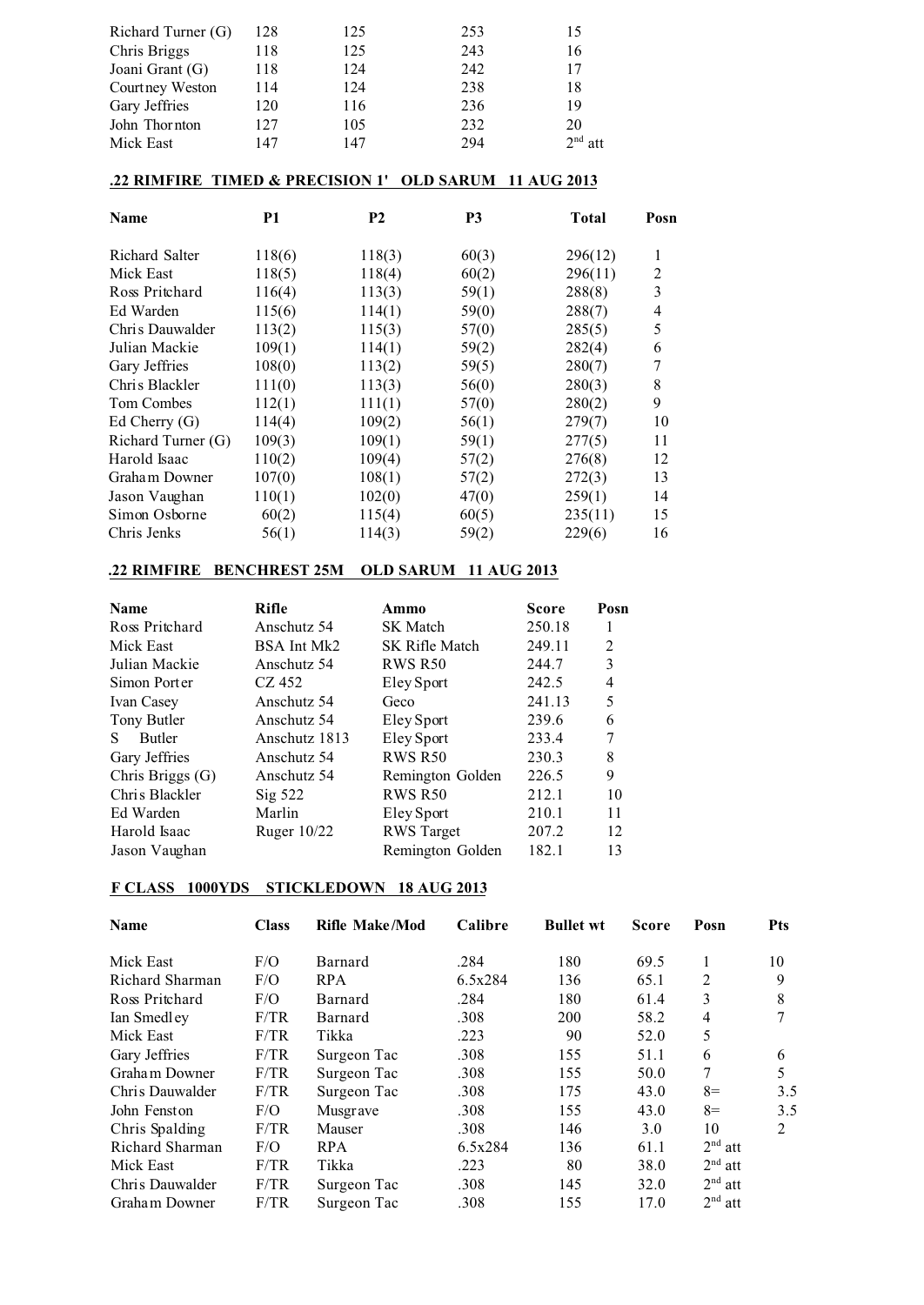### **F/TR**

| Ian Smedley     | F/TR | Barnard     | .308 | 200 | 58.2 |           | 10 |
|-----------------|------|-------------|------|-----|------|-----------|----|
| Mick East       | F/TR | Tikka       | .223 | 90  | 52.0 | 2         | 9  |
| Gary Jeffries   | F/TR | Surgeon Tac | .308 | 155 | 51.1 | 3         | 8  |
| Graham Downer   | F/TR | Surgeon Tac | .308 | 155 | 50.0 | 4         | 7  |
| Chris Dauwalder | F/TR | Surgeon Tac | .308 | 175 | 43.0 | 5         | 6  |
| Chris Spalding  | F/TR | Mauser      | .308 | 146 | 3.0  | 6         | 5  |
| Mick East       | F/TR | Tikka       | .223 | 80  | 38.0 | $2nd$ att |    |
| Chris Dauwalder | F/TR | Surgeon Tac | .308 | 145 | 32.0 | $2nd$ att |    |
| Graham Downer   | F/TR | Surgeon Tac | .308 | 155 | 17.0 | $2nd$ att |    |

## **.22 PRONE 100YDS ANDOVER 25 AUG 2013**

| <b>Name</b>    | <b>Rifle</b>       | Ammo         | Top | <b>Bottom</b> | Total | Posn           |
|----------------|--------------------|--------------|-----|---------------|-------|----------------|
| Ian Smedley    | <b>BSA</b> Century | RWS Match 50 | 146 | 149           | 295   | 1              |
| Simon Rogers   | Anschutz 54        |              | 146 | 148           | 294   | $\overline{2}$ |
| James Bowhill  | Anschutz 54        | Geco         | 146 | 144           | 290   | $3=$           |
| Jason Slater   |                    | Eley Club    | 142 | 149           | 290   | $3=$           |
| Ivan Casey     | Anschutz 54        |              | 143 | 145           | 288   | 5              |
| Nancy Shering  |                    |              | 142 | 137           | 279   | 6              |
| Sam Ansell     |                    |              | 138 | 140           | 278   | 7              |
| Bruce Ellis    |                    |              | 135 | 132           | 267   | 8              |
| Chris Blackler |                    |              | 130 | 124           | 254   | 9              |
| Jason Vaughan  |                    |              | 126 | 123           | 249   | 10             |
| Ian Smedley    |                    |              | 145 | 150           | 295   | $2nd$ att      |

## **GALLERY RIFLE (CF) OFFHAND 25M OLD SARUM 1 SEP 2013 Part 1 of annual SAA competition**

| Name                | <b>Top</b> | <b>Bottom</b> | <b>Total</b> | Posn             |
|---------------------|------------|---------------|--------------|------------------|
| Mick East           | 140        | 144           | 284          | 1                |
| Ian Smedley         | 144        | 138           | 282          | 2                |
| John Thornton       | 142        | 139           | 281          | 3                |
| Ed Warden           | 137        | 141           | 278          | 4                |
| Chris Blackler      | 134        | 142           | 276          | 5                |
| Steve Jugg          | 135        | 136           | 271          | 6                |
| Pete Smith          | 128        | 134           | 262          | $\boldsymbol{7}$ |
| Sam Salter          | 130        | 128           | 258          | 8                |
| <b>Steve Mercer</b> | 125        | 131           | 256          | 9                |
| Chris Dauwalder     | 131        | 114           | 245          | 10               |
| Doug Morley         | 121        | 120           | 241          | 11               |
| Peter Kiy           | 124        | 112           | 236          | 12               |
| Tom Combes          | 122        | 107           | 229          | 13               |
| Lewis Hackford      | 113        | 111           | 224          | 14               |
| Jason Slater        | 115        | 107           | 222          | 15               |
| Chris Jenks         | 122        | 96            | 218          | 16               |
| Darren Christian    | 86         | 129           | 215          | 17               |
| Richard Salter      | 110        | 103           | 213          | 18               |
| Tony Butler         | 98         | 108           | 206          | $19=$            |
| Harold Isaac        | 105        | 101           | 206          | $19=$            |
|                     |            |               |              |                  |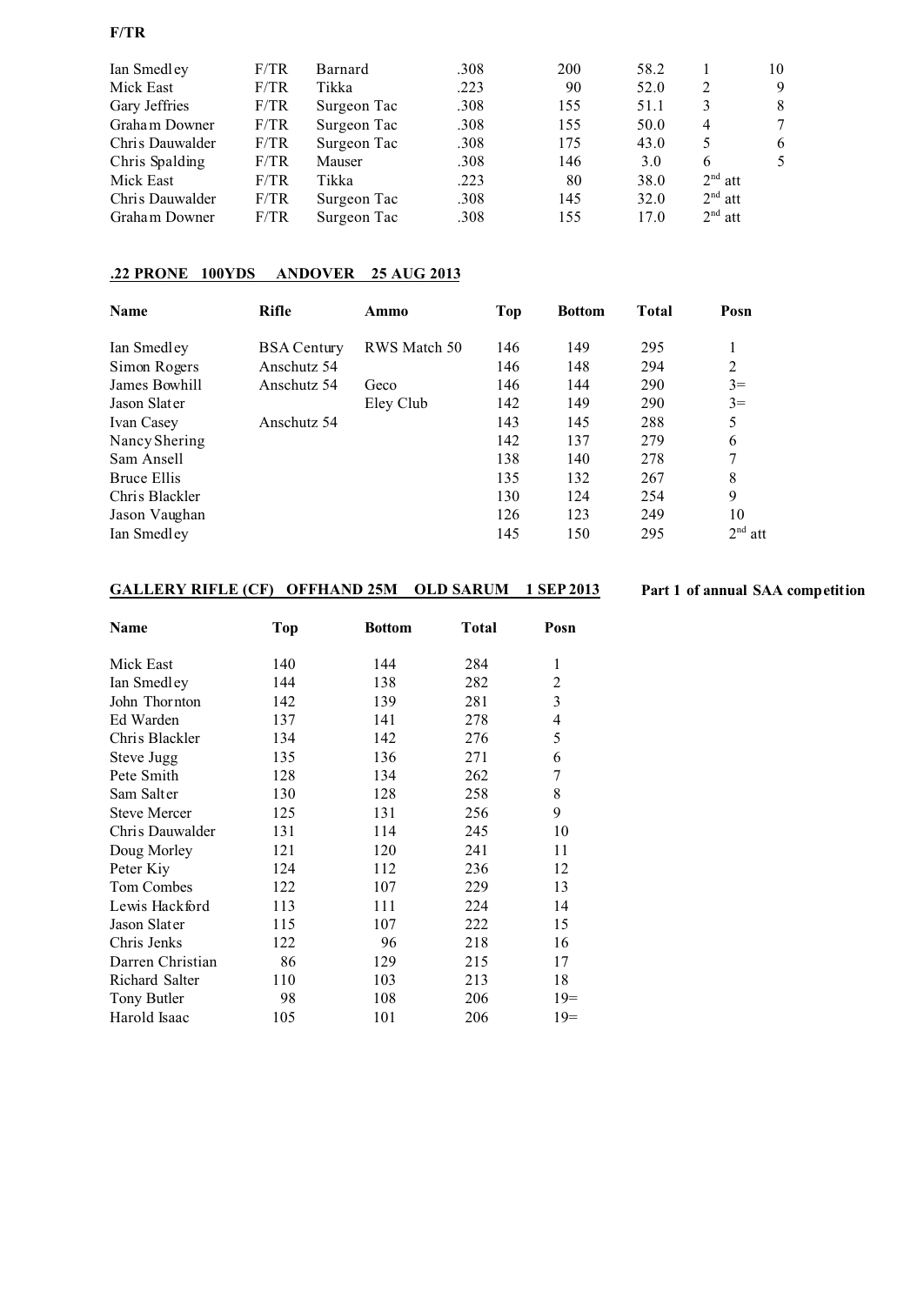### **.22 RIMFIRE AMERICA MATCH OLD SARUM 1 SEP 2013 Part 2 of annual SAA competition**

| Name              | <b>Top</b> | Middle | <b>Bottom</b> | <b>Total</b> | Posn                     |
|-------------------|------------|--------|---------------|--------------|--------------------------|
| Mick East         | 97         | 97     | 97            | 291          | 1                        |
| Ian Smedley       | 93         | 96     | 93            | 282          | $\overline{c}$           |
| Darren Christian  | 92         | 45(5)  | 139(15)       | 276          | 3                        |
| Ed Warden         | 92         | 88     | 94            | 274          | $\overline{\mathcal{L}}$ |
| Tom Combes        | 94         | 90     | 88            | 272          | 5                        |
| Chris Dauwalder   | 93         | 90     | 85            | 268          | $6=$                     |
| Steve Jugg        | 91         | 89     | 88            | 268          | $6=$                     |
| Pete Smith        | 79         | 94     | 94            | 267          | $\,$ 8 $\,$              |
| Chris Blackler    | 89         | 88     | 89            | 266          | 9                        |
| Jason Slater      | 89         | 90     | 84            | 263          | 10                       |
| Chris Jenks       | 87         | 84     | 88            | 259          | 11                       |
| Harold Isaac      | 86         | 84     | 87            | 257          | 12                       |
| Tony Butler       | 78         | 85     | 86            | 249          | $13=$                    |
| <b>Bill Snook</b> | 86         | 86     | 77            | 249          | $13=$                    |
| Sam Salter        | 86         | 75     | 86            | 247          | 15                       |
| Doug Morley       | 82         | 81     | 83            | 246          | 16                       |
| John Thornton     | 78         | 77     | 73            | 227          | 17                       |
| Chris Jenks       | 90         | 83     | 90            | 263          | $2nd$ att                |
| <b>Bill Snok</b>  | 92         | 85     | 85            | 262          | 2 <sup>nd</sup><br>att   |

### **22 RIMFIRE BENCHREST GROUPING 25M OLD SARUM 1 SEP 2013 (S/auto only)**

| <b>Name</b>    | Rifle         | Ammo                  | Gp1   | Gp2   | Gp3   | Gp4   | Agg    | Posn |
|----------------|---------------|-----------------------|-------|-------|-------|-------|--------|------|
| Mick East      | <b>MOA</b>    | <b>SK Rifle Match</b> | 0.101 | 0.287 | 0.180 | 0.154 | 0.1805 |      |
| Chris Blackler | SIG 522       | <b>RWS 50</b>         | 0.332 | 0.401 | 0.307 | 0.411 | 0.3628 | 2    |
| Pete Smith     | Anschutz RX22 | <b>RWS</b> Match      | 0.518 | 0.634 | 0.194 | 0.608 | 0.4885 | 3    |
| Harold Isaac   | Ruger $10/22$ | Golden Bullet         | 0.463 | 0.494 | 0.493 | 0.759 | 0.5523 | 4    |
| Doug Morley    | Marlin        |                       | 0.624 | 0.532 | 0.777 | 0.604 | 0.6343 | 5    |
| Ian Smedley    | Colt M4       | RWS Match 50          | 0.629 | 1.022 | 0.287 | 0.865 | 0.7008 | 6    |
| Chris Jenks    | SIG 522       | Geco                  | 0.573 | 1.129 | 0.689 | 0.761 | 0.7880 |      |

#### **F CLASS 300YDS CENTURY 8 SEP 2013 Part 3 of annual SAA competition**

| Name           | <b>Class</b> | <b>Rifle Make/Mod</b> | Calibre  | <b>Bullet wt</b> | <b>Score</b> | Posn                   | <b>Pts</b>     |
|----------------|--------------|-----------------------|----------|------------------|--------------|------------------------|----------------|
| Mick East      | F/O          | Shilen                | 6 Dasher | 105              | 75.10        | 1                      | 10             |
| Ross Pritchard | F/O          | Barnard               | 6.5x47   | 140              | 72.11        | 2                      | 9              |
| Sam Salter     | F/O          | <b>RPA</b>            | 6.5x55   | 139              | 72.6         | 3                      | $8\,$          |
| Pete Smith     | F/TR         | SGC AR15              | .223     | 69               | 71.8         | $\overline{4}$         | 7              |
| Mick East      | F/TR         | Tikka                 | .223     | 80               | 70.7         | 5                      |                |
| Ian Smedley    | F/TR         | Barnard               | .308     | 200              | 70.1         | 6                      | 6              |
| Ross Pritchard | F/TR         | Remmy 700             | .223     | 80               | 67.1         | 7                      |                |
| Tom Combes     | F/O          | Ste yr                | .308     | 155              | 58.2         | 8                      | 5              |
| Doug Morley    | F/O          | Barnard               | .308     | 147              | 57.3         | 9                      | $\overline{4}$ |
| Chris Blackler | F/TR         | Ruger                 | .308     | 155              | 48.1         | 10                     | $\overline{3}$ |
| Harold Isaac   | F/TR         | SGC AR15              | .223     | 62               | 46.1         | $11 =$                 | 1.5            |
| Richard Turner | F/TR         | Ruger                 | .308     | 155              | 46.1         | $11 =$                 | 1.5            |
| Rob Warburton  | F/TR         | Remmy 700             | .223     | 55               | 45.1         | 13                     | 1              |
| Peter Kiy      | F/O          | Ruger                 | .243     | 90               | 39.0         | 14                     |                |
| Gary Jeffries  | F/TR         | Remmy 700             | .223     | 55               | 38.0         | 15                     | 1              |
| Chris Spalding | F/O          | Mauser                | .308     | 146              | 31.1         | 16                     |                |
| Tom Combes     | F/TR         | Savage ?              | .223     | 55               | 26.0         | 17                     | 1              |
| Ivan Casey     | F/TR         | Enfield               | .308     | 149              | 21.0         | 18                     | 1              |
| Ian Smedley    | F/TR         | SGC AR15              | .223     | 69               | 74.6         | $2nd$ att              |                |
| Harold Isaac   | F/TR         | SGC AR15              | .223     | 62               | 57.0         | $2nd$ att              |                |
| Doug Morley    | F/O          | Ruger                 | .223     | 55               | 37.1         | $2nd$ att              |                |
| Rob Warburton  | F/TR         | Remmy 700             | .223     | 55               | 28.0         | 2 <sup>nd</sup><br>att |                |
| Ivan Casey     | F/TR         | Enfield               | .308     | 149              | 26.1         | $2nd$ att              |                |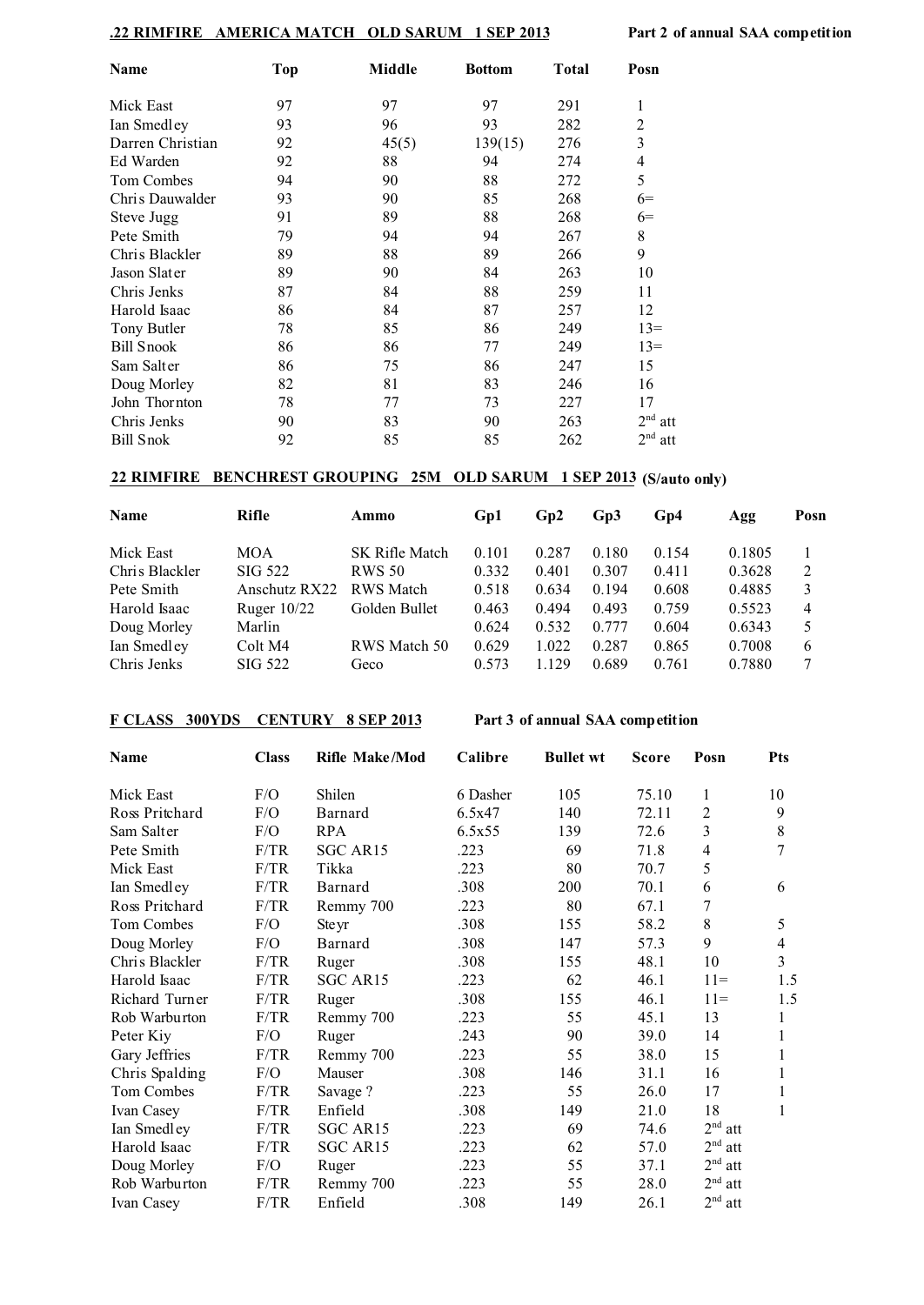#### **F/TR Shot for Donegal medal 2013**

| Pete Smith     | F/TR | SGC AR <sub>15</sub> | .223 | 69  | 71.8 |      | 10  |
|----------------|------|----------------------|------|-----|------|------|-----|
| Mick East      | F/TR | Tikka                | .223 | 80  | 70.7 | 2    | 9   |
| Ian Smedley    | F/TR | Barnard              | .308 | 200 | 70.1 | 3    | 8   |
| Ross Pritchard | F/TR | Remmy 700            | .223 | 80  | 67.1 | 4    |     |
| Chris Blackler | F/TR | Ruger                | .308 | 155 | 48.1 | 5    | 6   |
| Harold Isaac   | F/TR | SGC AR15             | .223 | 62  | 46.1 | $6=$ | 4.5 |
| Richard Turner | F/TR | Ruger                | .308 | 155 | 46.1 | $6=$ | 4.5 |
| Rob Warburton  | F/TR | Remmy 700            | .223 | 55  | 45.1 | 8    | 3   |
| Gary Jeffries  | F/TR | Remmy 700            | .223 | 55  | 38.0 | 9    | 2   |
| Tom Combes     | F/TR | Savage?              | .223 | 55  | 26.0 | 10   |     |
| Ivan Casey     | F/TR | Enfield              | .308 | 149 | 21.0 | 11   |     |

### **SKILL AT ARMS - FINAL POSITIONS**

**Because the competitions are varied in maximum points possible, to make it fairer, I have multiplied the F Class score by 4, thereby making it, also, a maximum of 300 points available. NB: The first 3 places do not change using either method.**

| Name                | GR(CF) | .22RF | <b>F</b> Class | <b>Total</b> | Posn                    |
|---------------------|--------|-------|----------------|--------------|-------------------------|
| Mick East           | 284    | 291   | 300            | 875          | 1                       |
| Ian Smedley         | 282    | 282   | 280            | 844          | $\overline{c}$          |
| Pete Smith          | 262    | 267   | 284            | 813          | $\overline{\mathbf{3}}$ |
| Sam Salter          | 258    | 247   | 288            | 793          | $\overline{4}$          |
| Chris Blackler      | 276    | 266   | 192            | 734          | 5                       |
| Tom Combes          | 229    | 272   | 232            | 733          | 6                       |
| Doug Morley         | 241    | 246   | 228            | 715          | $\boldsymbol{7}$        |
| Harold Isaac        | 206    | 257   | 184            | 647          | 8                       |
| Ed Warden           | 278    | 274   | ----           | 552          | 9                       |
| Steve Jugg          | 271    | 268   |                | 539          | 10                      |
| Chris Dauwalder     | 245    | 268   |                | 513          | 11                      |
| John Thornton       | 281    | 227   |                | 508          | 12                      |
| Darren Christian    | 215    | 276   |                | 491          | 13                      |
| Jason Slater        | 222    | 263   |                | 485          | 14                      |
| Chris Jenks         | 218    | 259   |                | 477          | 15                      |
| Tony Butler         | 206    | 249   | ----           | 455          | 16                      |
| Peter Kiy           | 236    |       | 156            | 392          | 17                      |
| Ross Pritchard      | ----   |       | 288            | 288          | 18                      |
| <b>Steve Mercer</b> | 256    |       |                | 256          | 19                      |
| <b>Bill Snook</b>   | ----   | 249   |                | 249          | 20                      |
| Lewis Hackford      | 224    |       |                | 224          | 21                      |
| Richard Salter      | 213    |       |                | 213          | 22                      |
| Richard Turner      | ----   |       | 184            | 184          | 23                      |
| Rob Warburton       |        |       | 180            | 180          | 24                      |
| Gary Jeffries       |        |       | 152            | 152          | 25                      |
| Chris Spalding      |        |       | 124            | 124          | 26                      |
| Ivan Casey          |        |       | 84             | 84           | 27                      |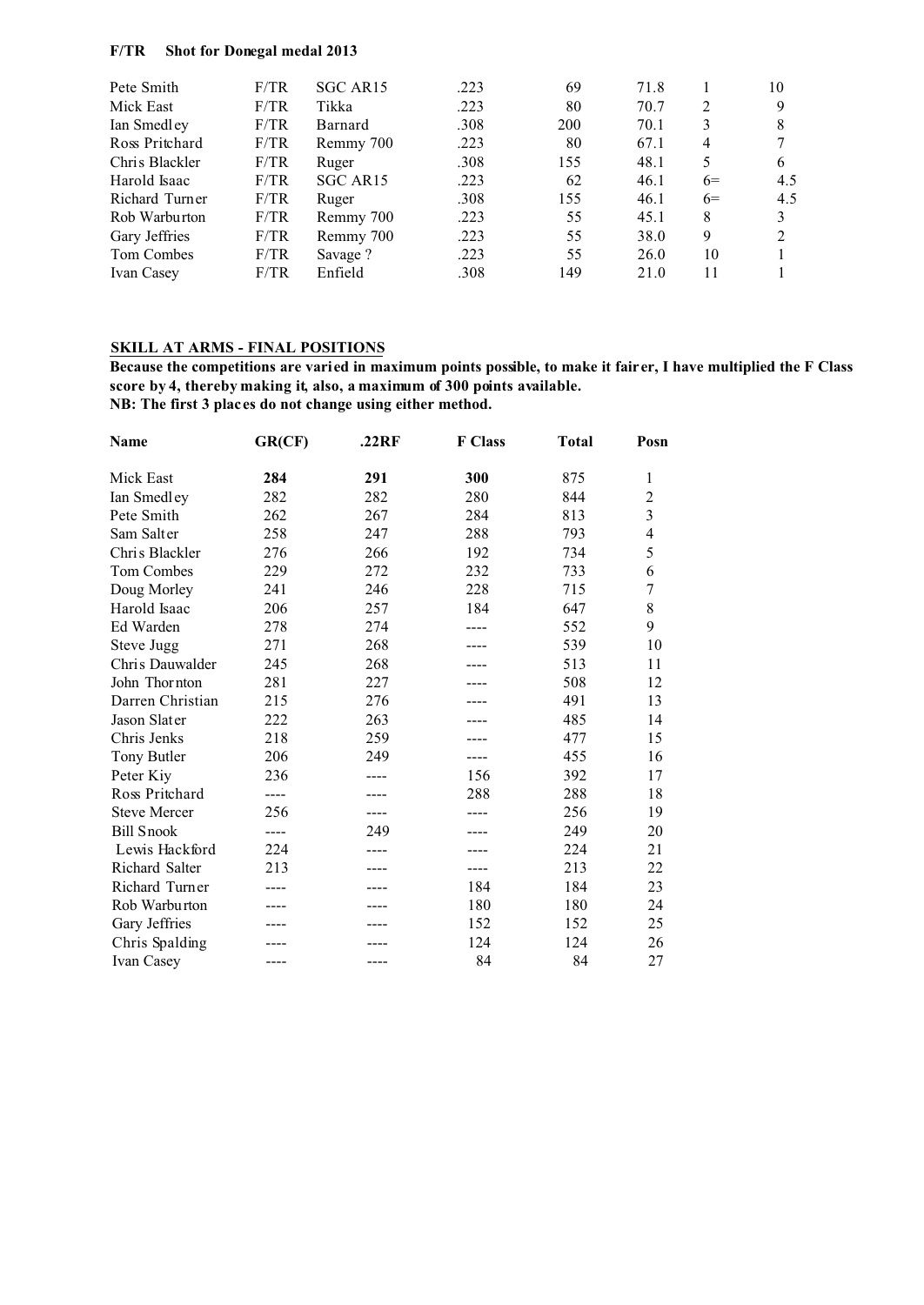| <b>AMERICA MATCH</b><br><b>GALLERY RIFLE (CF)</b><br><b>OLD SARUM</b><br><b>15 SEP 2013</b> |           |           |                          |              |                |
|---------------------------------------------------------------------------------------------|-----------|-----------|--------------------------|--------------|----------------|
| Name                                                                                        | <b>P1</b> | <b>P2</b> | P <sub>3</sub>           | <b>Total</b> | Posn           |
| Mick East                                                                                   | 94        | 98        | 94                       | 286          | 1              |
| Ian Smedley                                                                                 | 89        | 92        | 84                       | 265          | $\overline{2}$ |
| Chris Blackler                                                                              | 83        | 87        | 87                       | 257          | 3              |
| Steve Jugg                                                                                  | 73        | 89        | 91                       | 253          | 4              |
| Richard Clapp                                                                               | 84        | 85        | 80                       | 249          | 5              |
| Chris Dauwalder                                                                             | 78        | 76        | 80                       | 234          | 6              |
| Nigel Casperd                                                                               | 73        | 81        | 74                       | 228          | 7              |
| Richard Turner                                                                              | 80        | 76        | 65                       | 221          | 8              |
| Harold Isaac                                                                                | 82        | 58        | 68                       | 208          | 9              |
| Gary Jeffries                                                                               | 64        | 71        | 72                       | 207          | $10=$          |
| Julian Mackie                                                                               | 64        | 69        | 74                       | 207          | $10=$          |
| Court neay West on                                                                          | 73        | 62        | 61                       | 196          | 12             |
| Tony Butler                                                                                 | 54        | 64        | 59                       | 177          | 13             |
| Rob Warburton                                                                               | 75        | 45        | 55                       | 175          | 14             |
| Darren Christian                                                                            | 74        | 22        | Rifle problems - Retired | 96           | 15             |

## **GALLERY RIFLE (CF) TIMED & PRECISION 1' OLD SARUM 15 SEP 2013**

| Name              | <b>P1</b> | P <sub>2</sub> | P <sub>3</sub> | <b>Total</b> | Posn      |
|-------------------|-----------|----------------|----------------|--------------|-----------|
| Mick East         | 120(10)   | 120(7)         | 60(4)          | 300(21)      | 1         |
| Richard Salter    | 120(7)    | 120(7)         | 60(3)          | 300(17)      | 2         |
| Ed Warden         | 119(5)    | 120(8)         | 60(5)          | 299(18)      | 3         |
| Ian Smedley       | 120(10)   | 119(4)         | 60(3)          | 299(17)      | 4         |
| Chris Blackler    | 118(6)    | 120(7)         | 60(6)          | 298(19)      | 5         |
| Steve Jugg        | 118(6)    | 120(8)         | 59(3)          | 297(17)      | 6         |
| Sam Salter        | 118(5)    | 119(4)         | 60(2)          | 297(11)      | 7         |
| Richard Clapp     | 115(3)    | 119(4)         | 58(3)          | 292(10)      | 8         |
| Jim Smith         | 115(2)    | 116(4)         | 60(4)          | 291(10)      | 9         |
| Harold Isaac      | 114(2)    | 117(3)         | 59(2)          | 290(7)       | 10        |
| Gary Jeffries     | 111(0)    | 119(4)         | 60(2)          | 290(6)       | 11        |
| Courtneay West on | 112(1)    | 117(2)         | 59(4)          | 288(7)       | 12        |
| Richard Turner    | 113(2)    | 116(1)         | 59(0)          | 288(3)       | 13        |
| Julian Mackie     | 108(0)    | 117(3)         | 60(4)          | 285(7)       | 14        |
| Chris Dauwalder   | 111(3)    | 113(1)         | 60(3)          | 284(7)       | 15        |
| Dave Jamieson     | 113(2)    | 120(2)         | 49(2)          | 282(6)       | 16        |
| Rob Warburton     | 116(2)    | 107(1)         | 30(0)          | 253(3)       | 17        |
| Ed Warden         | 117(3)    | 120(9)         | 60(3)          | 297(15)      | $2nd$ att |
| Julian Mackie     | 111(1)    | 117(2)         | 60(3)          | 288(6)       | $2nd$ att |

### **.22 RIMFIRE BENCHREST 25M OLD SARUM 15 SEP 2013**

| <b>Name</b>      | <b>Rifle</b>       | Ammo              | Score  | Posn           |
|------------------|--------------------|-------------------|--------|----------------|
| Mick East        | BSA Int Mk2        | SK Rifle Match    | 249.18 | 1              |
| Sam Salter       | Anschutz 54        | Lapua             | 246.9  | $\overline{2}$ |
| Julian Mackie    | Anschutz 54        | <b>RWS R50</b>    | 245.12 | 3              |
| Rob Warburton    | Anschutz 54        |                   | 244.11 | $\overline{4}$ |
| Simon Porter     | CZ.                | Eley Sport        | 244.7  | 5              |
| Ian Smedley      | <b>BSA Century</b> | RWS Match 50      | 242.8  | 6              |
| Tony Butler      | Anschutz 54        | Eley Sport        | 238.5  | 7              |
| Gary Jeffries    | Anschutz 54        | <b>RWS R50</b>    | 236.4  | 8              |
| Harold Isaac     | BSA Int Mk2        | <b>RWS</b> Target | 234.5  | 9              |
| Darren Christian |                    |                   | 216.1  | 10             |
| Ivan Casey       | Anschutz 54        | Geco              | 209.0  | 11             |
| Chris Blackler   | SIG 522            | <b>RWS R50</b>    | 205.3  | 12             |
| Richard Turner   | SIG 522            | CCI Mini Mag      | 169.1  | 13             |
| Chris Briggs     | Anschutz 54        | American Eagle    | 153.1  | 14             |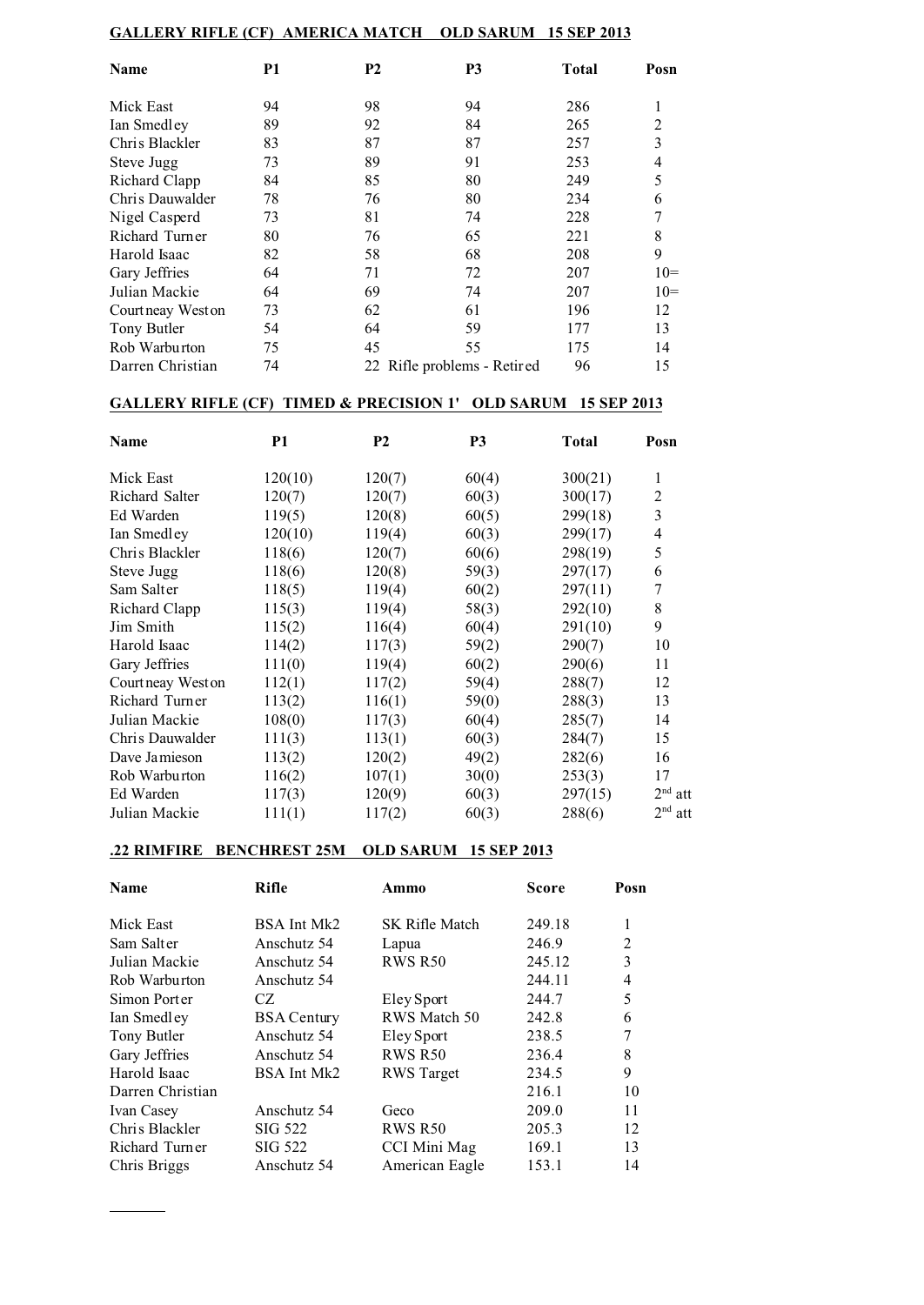## **.22 RIMFIRE OFFHAND 25M OLD SARUM 22 SEP 2013**

| Name                | <b>Top</b> | Bottom  | <b>Total</b> | Posn      |
|---------------------|------------|---------|--------------|-----------|
| Graham Downer       | 145        | 145     | 290          | 1         |
| Simon East          | 144        | 145     | 289          | 2         |
| Ian Smedley         | 144        | 144     | 288          | 3         |
| Mick East           | 140        | 143     | 283          | $4=$      |
| <b>Steve Mercer</b> | 142        | 141     | 283          | $4=$      |
| Ed Warden           | 137        | 145     | 282          | 6         |
| Chris Dauwalder     | 143        | 138     | 281          | 7         |
| Darren Christian    | 141        | 138     | 279          | 8         |
| Ross Pritchard      | 134        | 139     | 273          | 9         |
| Sam Salter          | 137        | 132     | 269          | 10        |
| Noel Smith          | 132        | 135     | 267          | 11        |
| Chris Briggs        | 125        | 123     | 248          | 12        |
| Court neay West on  | 124        | 121     | 245          | 13        |
| Ivan Casey          | 112        | 131     | 243          | 14        |
| Rob Warburton       | 131        | 110     | 241          | 15        |
| Gary Jeffries       | 122(16)    | 113(14) | 235          | 16        |
| Tony Butler         | 118        | 97      | 215          | 17        |
| Mick East           | 147        | 147     | 294          | $2nd$ att |

## **.22 RIMFIRE MULTI-TARGET OLD SARUM 22 SEP 2013**

| Name               | Left   | Right | <b>Total</b> | Posn       |                                        |
|--------------------|--------|-------|--------------|------------|----------------------------------------|
| Ed Warden          | 52     | 53    | 105          | 1          |                                        |
| Ian Smedley        | 47     | 52    | 99           | 2          |                                        |
| Sam Salter         | 45     | 53    | 98           | 3          |                                        |
| Ross Pritchard     | 52     | 43    | 95           | 4          |                                        |
| Chris Dauwalder    | 48     | 44    | 92           | $5=$       |                                        |
| Mick East          | 56     | 36    | 92           | $5=$       |                                        |
| Graham Downer      | 45     | 43    | 88           | $7 =$      |                                        |
| Gary Jeffries      | 43     | 45    | 88           | $7 =$      |                                        |
| Darren Christian   | 53     | 34    | 87           | 9          |                                        |
| Jason Slater       | 36     | 45    | 81           | 10         |                                        |
| Rob Warburton      | 43     | 37    | 80           | 11         |                                        |
| Jim Smith          | 51(16) | 22(7) | 73           | 12         |                                        |
| Nigel Casperd      | 36     | 36    | 72           | 13         |                                        |
| Tony Butler        | 35     | 32    | 67           | 14         |                                        |
| Noel Smith         | 32     | 25    | 57           | 15         |                                        |
| Court neay West on | 19     | 34    | 53           | 16         |                                        |
| Richard Salter     | 55     | 55    | 110          | $2nd$ att. | 1 <sup>st</sup> att retired            |
| Mick East          | 56     | 51    | 107          | $2nd$ att  |                                        |
| Simon East         | 48     | 55    | 103          |            | $2nd$ att. 1 <sup>st</sup> att retired |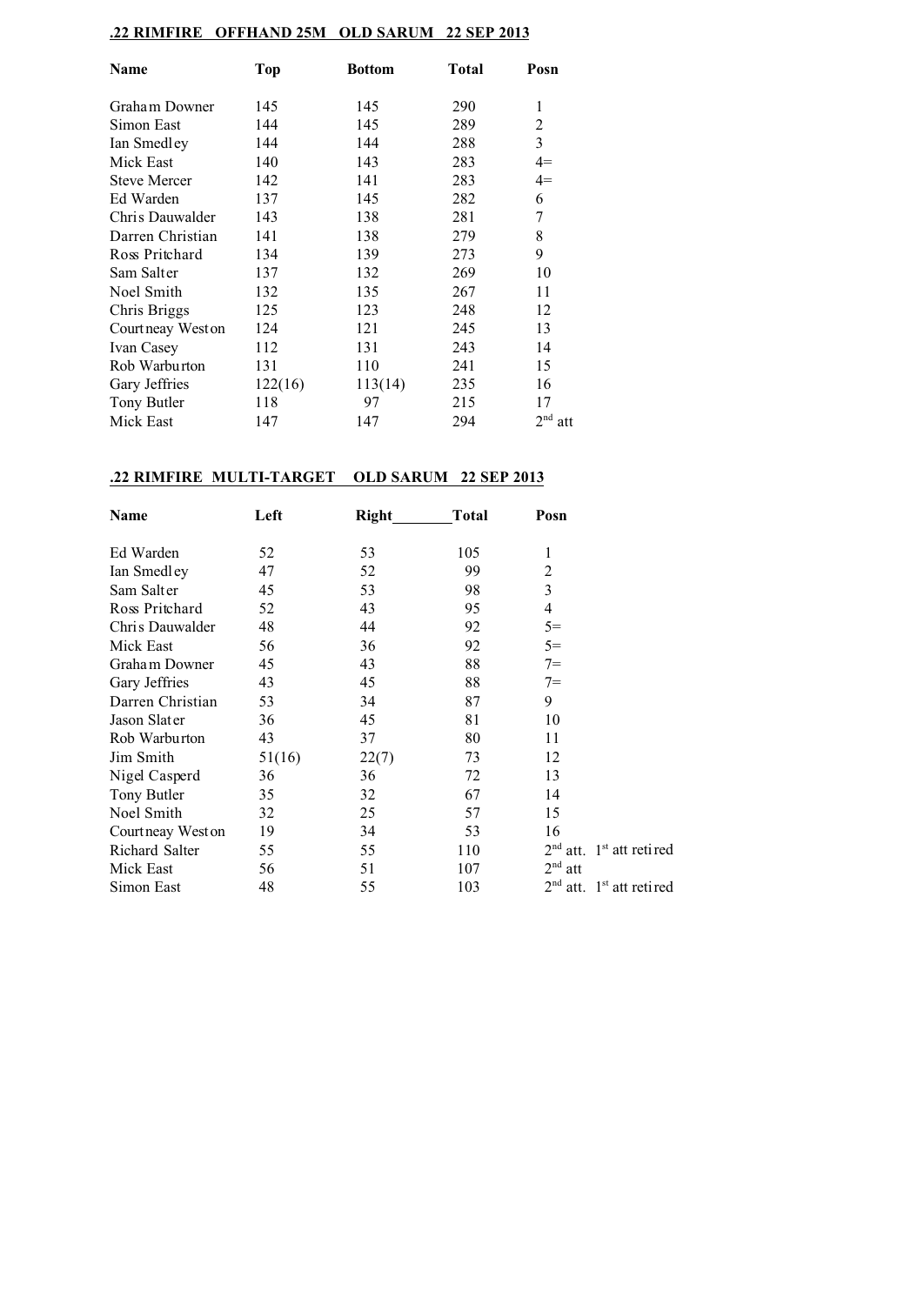# **AGGREGATE RESULTS 2013-2014**

**F Class Open** (Best 7 to count) A total of **23** club members took part in this competition

| Name                |    | 4 Aug 18 Aug 8 Sep Total |     |                         |
|---------------------|----|--------------------------|-----|-------------------------|
| Mick East           | 9  | 10                       | 10  | 29                      |
| Ross Pritchard      | 10 | 8                        | 9   | 27                      |
| Ian Smedley         | 7  | 7                        | 6   | 20                      |
| Richard Sharman     | 8  | 9                        |     | 17                      |
| Pete Smith          | 6  |                          | 7   | 13                      |
| Tom Combes          | 4  |                          | 5   | 9                       |
| Gary Jeffries       | 1  | 6                        | 1   | 8                       |
| Sam Salter          |    |                          | 8   | 8                       |
| Peter Kiy           | 5  |                          | 1   | 6                       |
| Graham Downer       |    | 5                        |     | 5                       |
| Doug Morley         |    |                          | 4   | 4                       |
| Chris Dauwalder     |    | 3.5                      |     | 3.5                     |
| John Fenston        |    | 3.5                      |     | 3.5                     |
| Chris Blackler      |    |                          | 3   | 3                       |
| <b>Bruce Ellis</b>  | 3  |                          |     | 3                       |
| Chris Spalding      |    | $\overline{c}$           | 1   | 3                       |
| Rob Warburton       | 2  |                          | 1   | $\overline{\mathbf{3}}$ |
| Ivan Casey          | 1  |                          | 1   | $\overline{c}$          |
| Harold Isaac        |    |                          | 1.5 | 1.5                     |
| Richard Turner      |    |                          | 1.5 | 1.5                     |
| <b>Steve Mercer</b> | 1  |                          |     | 1                       |
| Tony Butler         | 1  |                          |     | 1                       |
| Jon Boughton        | 1  |                          |     | 1                       |

**F Class TR** (Best 7 to count) A total of **16** club members took part in this competition

| Name                |    | 4 Aug 18 Aug 8 Sep Total |     |                |
|---------------------|----|--------------------------|-----|----------------|
| Mick East           | 10 | 9                        | 9   | 28             |
| Ian Smedley         | 9  | 10                       | 8   | 27             |
| Pete Smith          | 8  |                          | 10  | 18             |
| Gary Jeffries       | 3  | 8                        | 2   | 13             |
| Rob Warburton       | 7  |                          | 3   | 10             |
| <b>Tom Combes</b>   | 6  |                          | 1   | 7              |
| Graham Downer       |    | 7                        |     | $\overline{7}$ |
| Ross Pritchard      |    |                          | 7   | 7              |
| Chris Blackler      |    |                          | 6   | 6              |
| Chris Dauwalder     |    | 6                        |     | 6              |
| <b>Steve Mercer</b> | 5  |                          |     | 5              |
| Chris Spalding      |    | 5                        |     | 5              |
| Harold Isaac        |    |                          | 4.5 | 4.5            |
| Richard Turner      |    |                          | 4.5 | 4.5            |
| Tony Butler         | 4  |                          |     | 4              |
| Ivan Casey          | 2  |                          | 1   | 3              |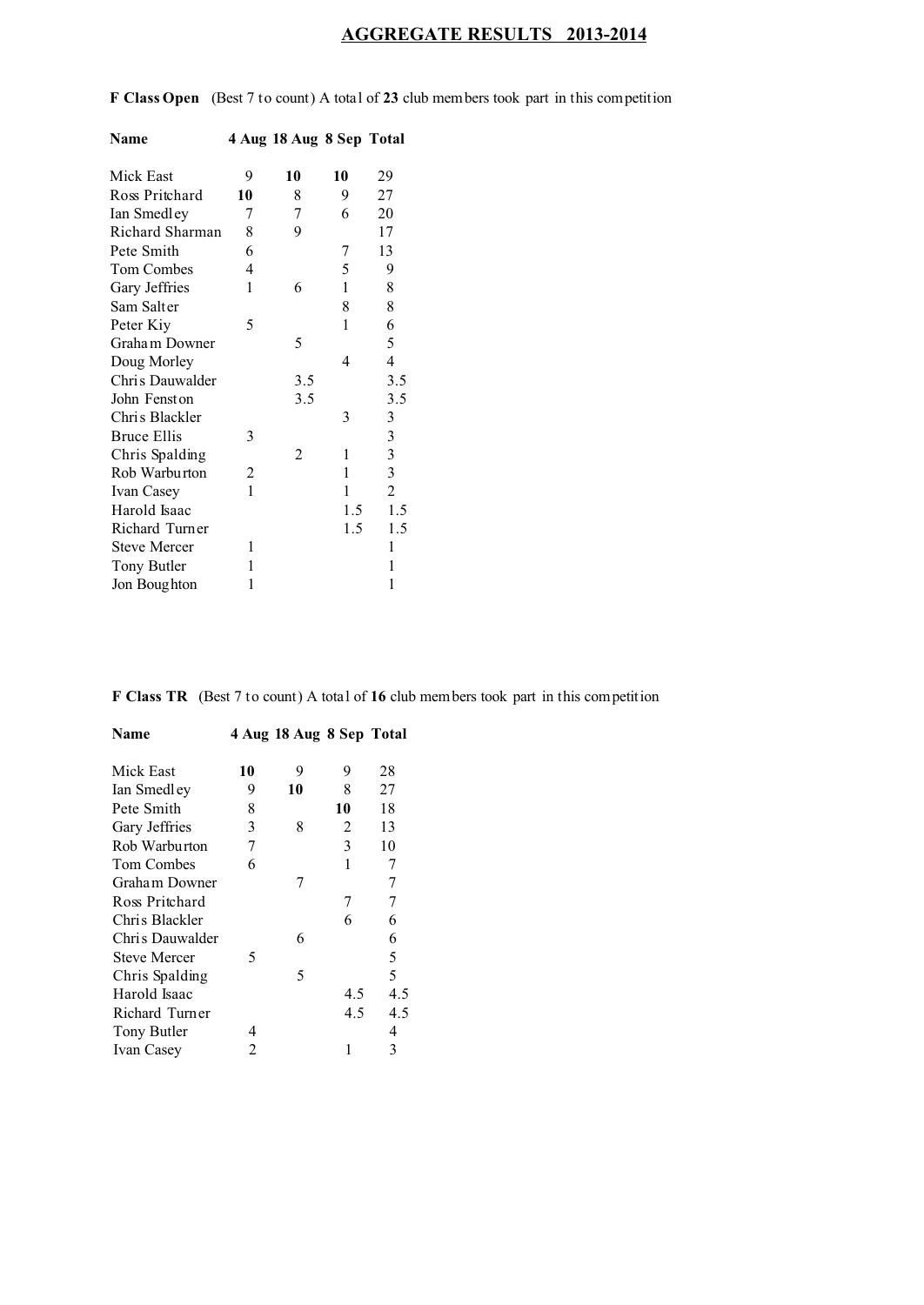| Name                  |    | 21 Jul 11 Aug 22 Sep Total |                |                         |
|-----------------------|----|----------------------------|----------------|-------------------------|
| Mick East             | 10 | 10                         | 6.5            | 26.5                    |
| Ed Warden             | 9  | 8                          | 5              | 22                      |
| Simon East            | 7  |                            | 9              | 16                      |
| Ian Smedley           | 8  |                            | 8              | 16                      |
| <b>Steve Mercer</b>   | 5  | 4                          | 6.5            | 15.5                    |
| Ross Pritchard        | 5  | 5.5                        | $\overline{c}$ | 12.5                    |
| Graham Downer         | 1  | 1                          | 10             | 12                      |
| Simon Osborne         |    | 9                          |                | 9                       |
| <b>Richard Salter</b> |    | 7                          |                | $\overline{7}$          |
| Darren Christian      | 3  |                            | 3              | 6                       |
| Chris Blackler        |    | 5.5                        |                | 5.5                     |
| Pete Smith            | 5  |                            |                | 5                       |
| Chris Dauwalder       |    |                            | 4              | $\overline{\mathbf{4}}$ |
| Gary Jeffries         | 1  | 1                          | 1              | 3                       |
| Chris Jenks           |    | 3                          |                | $3222$<br>$222$         |
| Tony Butler           | 1  |                            | 1              |                         |
| Harold Isaac          | 1  | 1                          |                |                         |
| Paul Storrer          | 2  |                            |                |                         |
| Rob Warburton         | 1  |                            | 1              |                         |
| Courtneay Weston      |    | 1                          | 1              |                         |
| Tom Combes            |    | 1.5                        |                | 1.5                     |
| Matt Grant            |    | 1.5                        |                | 1.5                     |
| <b>Bill Snook</b>     | 1  |                            |                | 1                       |
| Peter Kiy             | 1  |                            |                | 1                       |
| Julian Mackie         |    | 1                          |                | 1                       |
| John Thornton         |    | 1                          |                | 1                       |
| Sam Salter            |    |                            | 1              | 1                       |
| Noel Smith            |    |                            | 1              | 1                       |
| Chris Briggs          |    |                            | 1              | 1                       |
| Ivan Casey            |    |                            | 1              | 1                       |

**.22 Rimfire Benchrest** (Best 8 to count) A total of **20** club members took part in this competition

| Mick East        | 9  | 10 | 10             | 29 |
|------------------|----|----|----------------|----|
| Julian Mackie    | 8  |    | 8              | 16 |
| Chris Blackler   | 3  | 9  | 1              | 13 |
| Simon Porter     | 7  |    | 6              | 13 |
| Harold Isaac     | 1  |    | 2              | 10 |
| Ross Pritchard   | 10 |    |                | 10 |
| Ian Smedley      |    | 5  | 5              | 10 |
| Tony Butler      | 5  |    | 4              | 9  |
| Sam Salter       |    |    | 9              | 9  |
| Pete Smith       |    | 8  |                | 8  |
| Ivan Casey       | 6  |    | 1              | 7  |
| Gary Jeffries    | 4  |    | 3              | 7  |
| Rob Warburton    |    |    | $\overline{7}$ | 7  |
| Doug Morley      |    | 6  |                | 6  |
| Chris Jenks      |    | 4  |                | 4  |
| Ed Warden        | 2  |    |                | 2  |
| Jason Vaughan    | 1  |    |                | 1  |
| Darren Christian |    |    | 1              | 1  |
| Richard Turner   |    |    | 1              | 1  |
| Chris Briggs     |    |    | 1              | 1  |

**Name 11 Aug 1 Sep 15 Sep Total**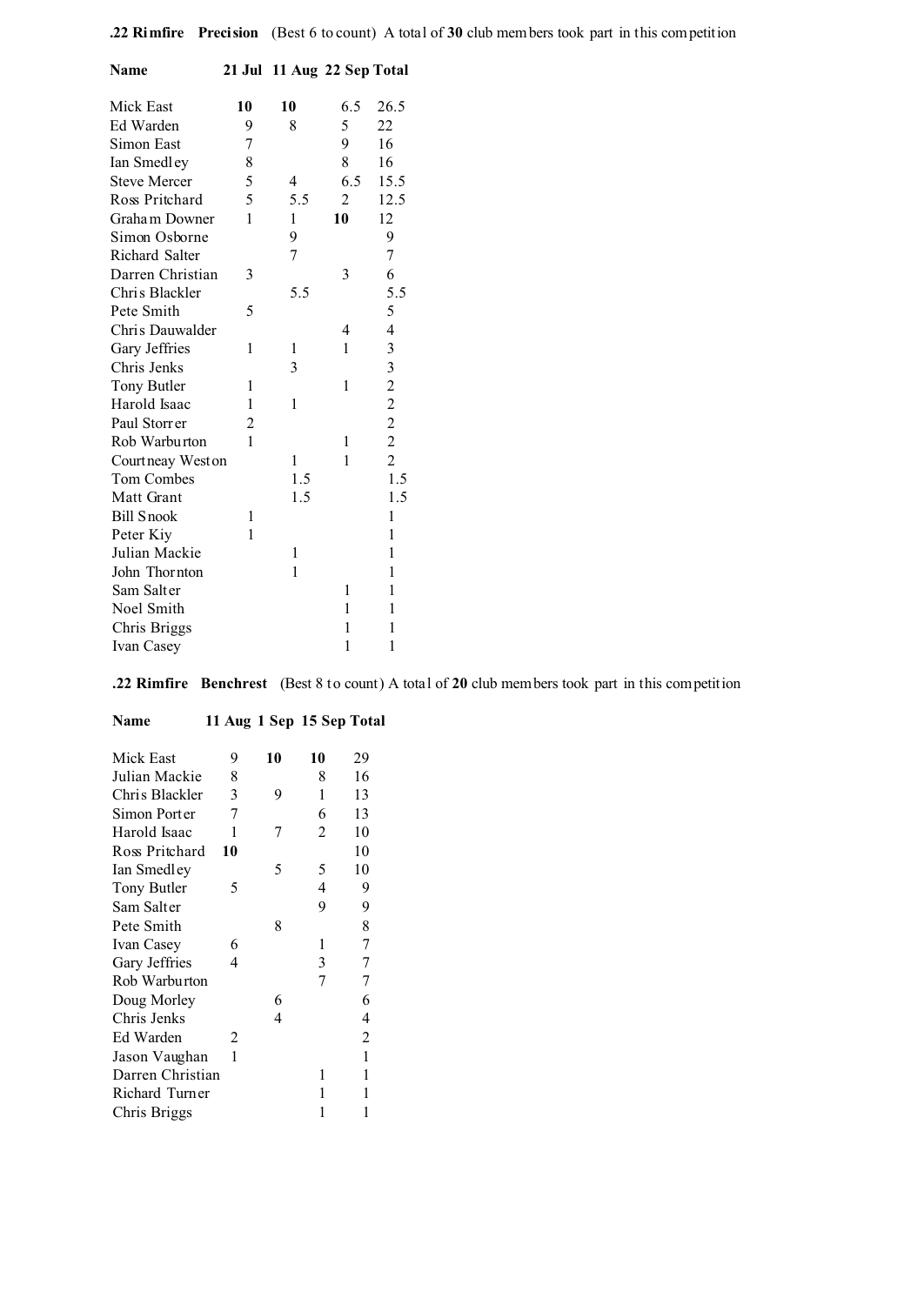| Name              |    | 7 Jul 11 Aug 1 Sep 22 Sep Total |                |              |              |
|-------------------|----|---------------------------------|----------------|--------------|--------------|
| Mick East         | 10 | 9                               | 10             | 5.5          | 34.5         |
| Ian Smedley       | 9  |                                 | 9              | 9            | 27           |
| Chris Dauwalder   | 8  | 6                               | 4.5            | 5.5          | 24           |
| Ed Warden         |    | 7                               | 7              | 10           | 24           |
| Ross Pritchard    |    | 8                               |                | 7            | 15           |
| Darren Christian  | 4  |                                 | 8              | 2            | 14           |
| Richard Salter    |    | 10                              |                |              | 10           |
| Sam Salter        |    |                                 | 1              | 8            | 9            |
| Tom Combes        |    | 2                               | 6              |              | 8            |
| Noel Smith        | 7  |                                 |                | 1            | 8            |
| Gary Jeffries     |    | 4                               |                | 3.5          | 7.5          |
| Simon East        | 6  |                                 |                |              | 6            |
| Sam Ansell        | 5  |                                 |                |              | 5            |
| Chris Blackler    |    | 3                               | $\overline{c}$ |              | 5            |
| Julian Mackie     |    | 5                               |                |              | 5            |
| Graham Downer     |    | $\mathbf{1}$                    |                | 3.5          | 4.5          |
| Steve Jugg        |    |                                 | 4.5            |              | 4.5          |
| Tony Butler       | 1  |                                 | $\mathbf{1}$   | $\mathbf{1}$ | 3            |
| Richard Clapp     | 3  |                                 |                |              |              |
| Harold Isaac      | 1  | 1                               | 1              |              | 33322        |
| Pete Smith        |    |                                 | 3              |              |              |
| Ivan Casey        | 2  |                                 |                |              |              |
| Chris Jenks       |    | 1                               | 1              |              |              |
| Jason Slater      |    |                                 | $\mathbf{1}$   | $\mathbf{1}$ |              |
| Jason Vaughan     |    | 1                               |                |              | $\mathbf{1}$ |
| Simon Osborne     |    | 1                               |                |              | 1            |
| <b>Bill Snook</b> |    |                                 | $\mathbf{1}$   |              | 1            |
| Doug Morley       |    |                                 | $\mathbf{1}$   |              | 1            |
| John Thornton     |    |                                 | $\mathbf{1}$   |              | 1            |
| Rob Warburton     |    |                                 |                | 1            | 1            |
| Jim Smith         |    |                                 |                | 1            | 1            |
| Nigel Casperd     |    |                                 |                | 1            | 1            |
| Courtneay West on |    |                                 |                | $\mathbf{1}$ | 1            |

**.22 Rimfire Prone** (Best 8 to count) A total of **10** club members took part in this competition

| Name               | 25 Aug |
|--------------------|--------|
| Ian Smedley        | 10     |
| Simon Rogers       | 9      |
| James Bowhill      | 8      |
| Jason Slater       | 7      |
| Ivan Casey         | 6      |
| Nancy Shering      | 5      |
| SamAnsell          | 4      |
| <b>Bruce Ellis</b> | 3      |
| Chris Blackler     | 2      |
| Jason Vaughan      |        |